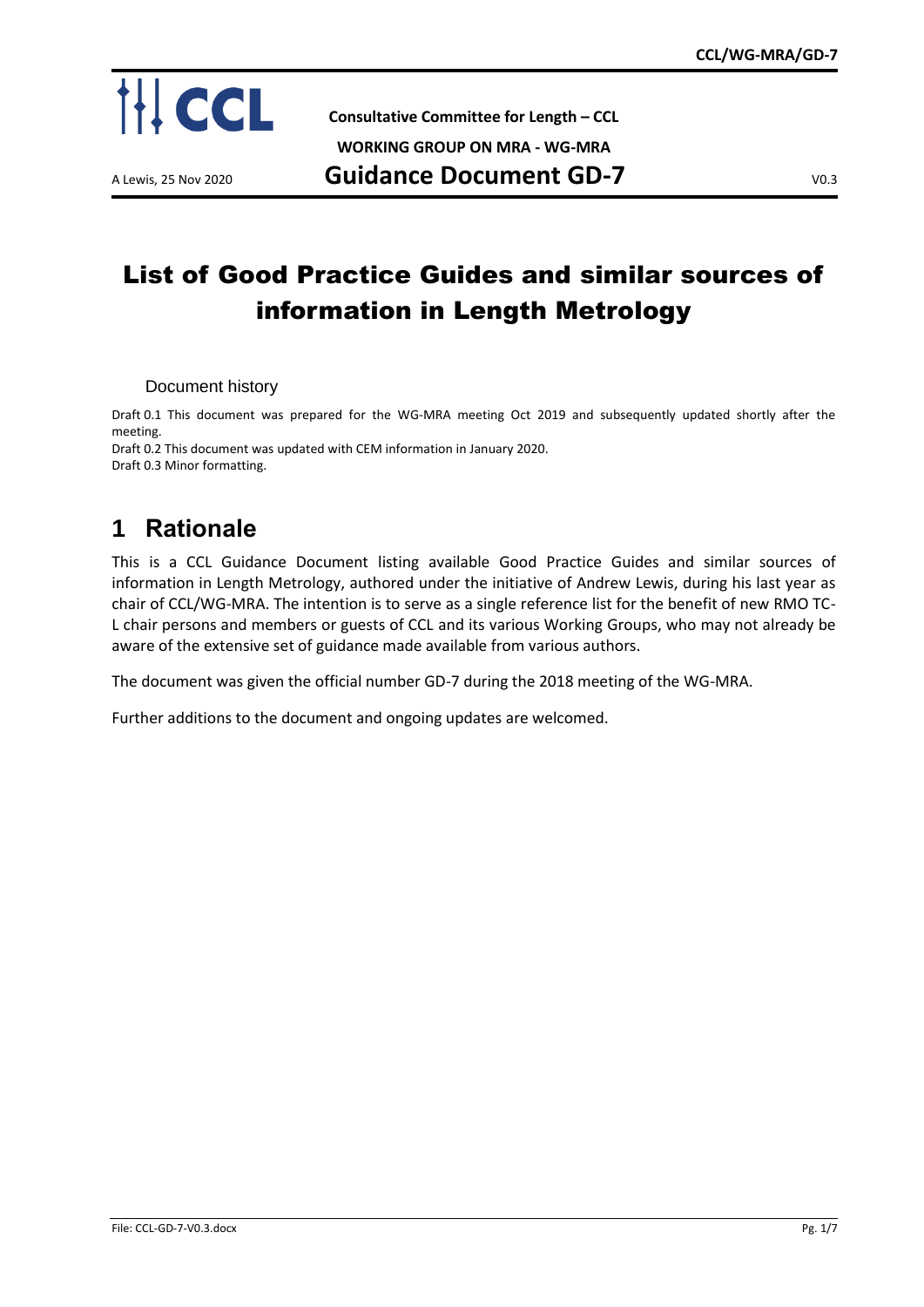## **2 Good Practice Guides**

### **2.1 NPL Good Practice Guides in Metrology**

The NPL website has a general index to a range of Good Practice Guides across all metrology topics; the guides are free to download after supplying basic registration information: [https://www.npl.co.uk/resources/gpgs/all-gpgs](https://www.bipm.org/utils/common/pdf/CC/CCL/CCL-WG-MRA-comparison-progress-report.pptx)

Simple registration reveals full access, though the following are direct links which should remain operational, however by registering, users may receive information on updates to documents at later dates.

- 1. **GPG5** Software in scientific instruments [https://www.npl.co.uk/special-pages/guides/gpg5\\_computing](https://www.bipm.org/utils/common/pdf/CC/CCL/CCL-GD-6.pdf)
- 2. **GPG11** The Beginner's Guide to Uncertainty of Measurement [https://www.npl.co.uk/special-pages/guides/gpg11\\_uncertainty](https://www.npl.co.uk/special-pages/guides/gpg11_uncertainty)
- 3. **GPG37** The Measurement of Surface Texture using Stylus Instruments [https://www.npl.co.uk/special-pages/guides/gpg37\\_stylus](https://www.bipm.org/utils/common/pdf/CC/CCL/CCL-KC-evaluation-linked-loops.xls)
- 4. **GPG39** Dimensional Measurement using Vision Systems [https://www.npl.co.uk/special-pages/guides/gpg39\\_dimensional](https://www.npl.co.uk/special-pages/guides/gpg39_dimensional)
- 5. **GPG40** Callipers and micrometers [https://www.npl.co.uk/special-pages/guides/gpg40\\_callipers](https://www.npl.co.uk/resources/gpgs/all-gpgs)
- 6. **GPG41** CMM Measurement Strategies [https://www.npl.co.uk/special-pages/guides/gpg41\\_cmm](https://www.bipm.org/utils/common/documents/CIPM-MRA/MET-Technical-Supplement.docx)
- 7. **GPG** 42 CMM verification [https://www.npl.co.uk/special-pages/guides/gpg42\\_cmmv](https://www.npl.co.uk/special-pages/guides/gpg42_cmmv)
- 8. **GPG43** CMM probing [https://www.npl.co.uk/special-pages/guides/gpg43\\_cmmp](https://www.npl.co.uk/special-pages/guides/gpg37_stylus)
- 9. **GPG79** Fundamental Good Practice in the Design and Interpretation of Engineering Drawings for Measurement Processes [https://www.npl.co.uk/special-pages/guides/gpg79\\_drawings](https://www.npl.co.uk/special-pages/guides/gpg79_drawings)
- 10. **GPG80** Fundamental Good Practice in Dimensional Metrology [https://www.npl.co.uk/special-pages/guides/gpg80\\_metrology](https://www.npl.co.uk/special-pages/guides/gpg80_metrology)
- 11. **GPG108** Guide for the Measurement of Smooth Surface Topography using Coherence Scanning Interferometry [https://www.npl.co.uk/special-pages/guides/gpg108\\_interferometry](https://www.bipm.org/utils/common/pdf/CC/CCL/CCL-GD-3.3.doc)
- 12. **GPG116** The Measurement of Rough Surface Topography using Coherence Scanning Interferometry [https://www.npl.co.uk/special-pages/guides/gpg116\\_rough](https://www.npl.co.uk/special-pages/guides/gpg116_rough)
- 13. **GPG118** A Beginner's Guide to Measurement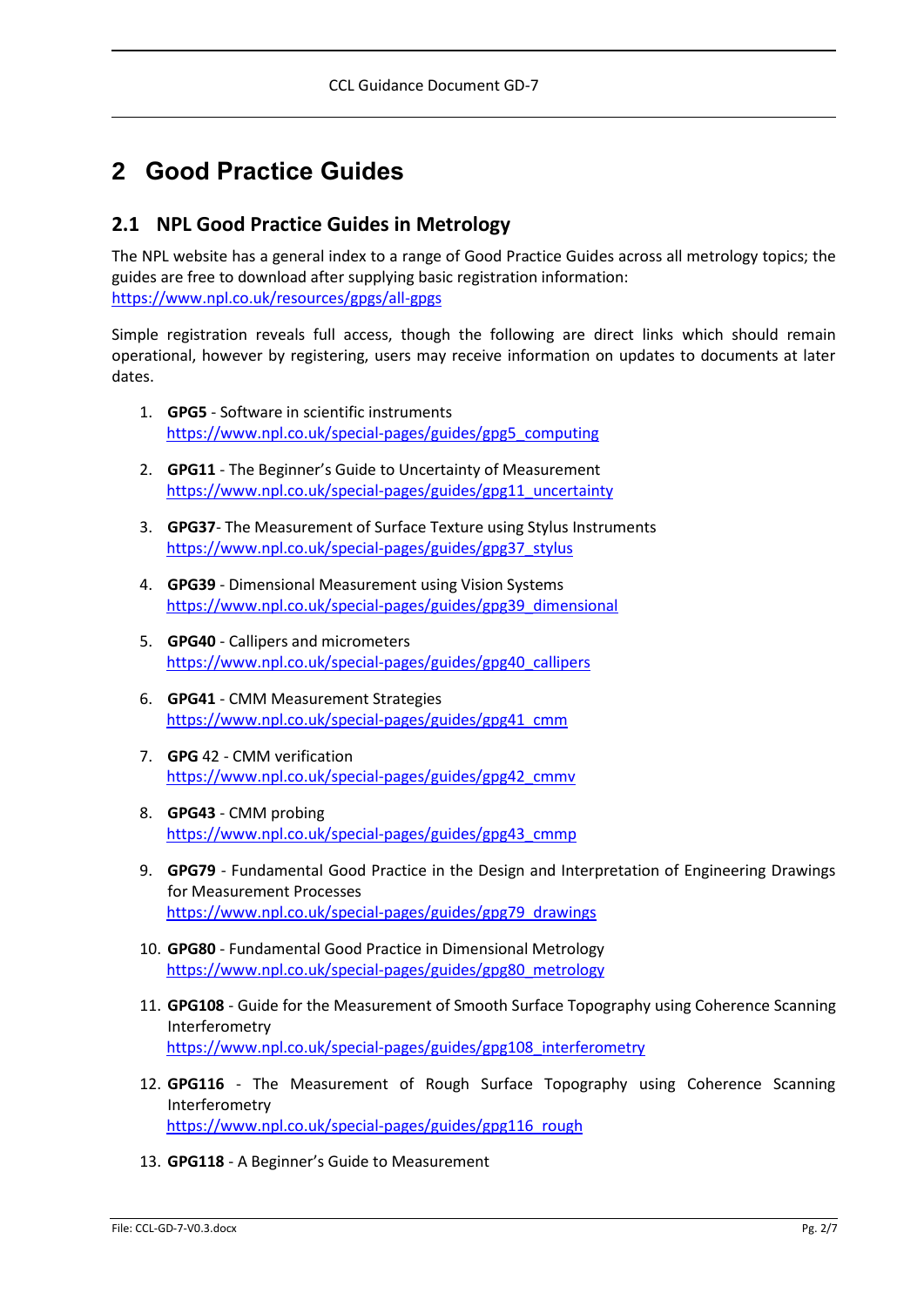[https://www.npl.co.uk/special-pages/guides/gpg118\\_begguide2measure](https://www.npl.co.uk/special-pages/guides/gpg40_callipers)

- 14. **GPG119** Good Practice Guide for the Determination of the Size and Size Distribution of Spherical Nanoparticle samples [https://www.npl.co.uk/special-pages/guides/gpg119\\_nanoparticle](https://www.npl.co.uk/special-pages/guides/gpg41_cmm)
- 15. **GPG129** Calibration of the metrological characteristics of areal contact stylus instruments [https://www.npl.co.uk/special-pages/guides/gpg129\\_stylus-\(1\)](https://www.npl.co.uk/special-pages/guides/gpg129_stylus-(1))
- 16. **GPG130** Co-ordinate measuring machine task-specific measurement uncertainties [https://www.npl.co.uk/special-pages/guides/gpg130\\_machine](https://www.npl.co.uk/special-pages/guides/gpg43_cmmp)
- 17. **GPG131** Beginner's Guide to Measurement in Mechanical Engineering [https://www.npl.co.uk/special-pages/guides/gpg131\\_mechanical](https://www.npl.co.uk/special-pages/guides/gpg131_mechanical)
- 18. **GPG138** Strategic Planning for Coordinate Metrology [https://www.npl.co.uk/special-pages/guides/gpg138](https://www.npl.co.uk/special-pages/guides/gpg118_begguide2measure)
- 19. **GPG147** Surface texture measurements of gear surfaces using stylus instruments [https://www.npl.co.uk/special-pages/guides/gpg147\\_gear](https://www.npl.co.uk/special-pages/guides/gpg119_nanoparticle)
- 20. **GPG148** Measurement of the surface texture of large roller bearings <https://www.npl.co.uk/special-pages/guides/gpg148>
- 21. **GPG149** Care and use of gauge blocks [https://www.npl.co.uk/special-pages/guides/gpg149\\_gauge](https://www.npl.co.uk/special-pages/guides/gpg138)

#### **2.2 CEM Calibration procedures**

**Calibration procedures** (in Spanish) **freely downloadable from the CEM webpage:** [\(https://www.cem.es/divulgacion/otros-documentos-de-interes\)](https://www.cem.es/divulgacion/otros-documentos-de-interes)

- 1. **DI-001** Procedimiento para la calibración de proyectores de perfiles *(Profile projectors)* [Descargar documento DI-001\\_calibracion\\_proyectores\\_de\\_perfiles\\_2.pdf](https://www.cem.es/sites/default/files/di-001_calibracion_proyectores_de_perfiles_2.pdf)
- 2. **DI-002** Procedimiento para la calibración de bancos de calibración de comparadores *(Calibration Benches for mechanical comparators)* [Descargar documento DI-002\\_bancos\\_de\\_calibracion\\_de\\_comparadores\\_2019.pdf](https://www.cem.es/sites/default/files/di-002_bancos_de_calibracion_de_comparadores_2019.pdf)
- 3. **DI-003** Procedimiento para la calibración de transportadores de ángulos *(angle protractors)* [Descargar documento DI-003\\_transportadores\\_de\\_ángulos\\_2019.pdf](https://www.cem.es/sites/default/files/di-003_transportadores_de_angulos_2019.pdf)
- 4. **DI-004** Procedimiento para la calibración de medidoras de una coordenada vertical *(1D vertical measuring machines)* [Descargar documento DI-004 calibracion\\_medidoras\\_coordenada\\_vertical.pdf](https://www.cem.es/sites/default/files/procedimientodi-004calibracion_medidoras_coordenada_vertical.pdf)
- 5. **DI-005** Procedimiento para la calibración de micrómetros de exteriores de dos contactos *(2-contact external micrometers)*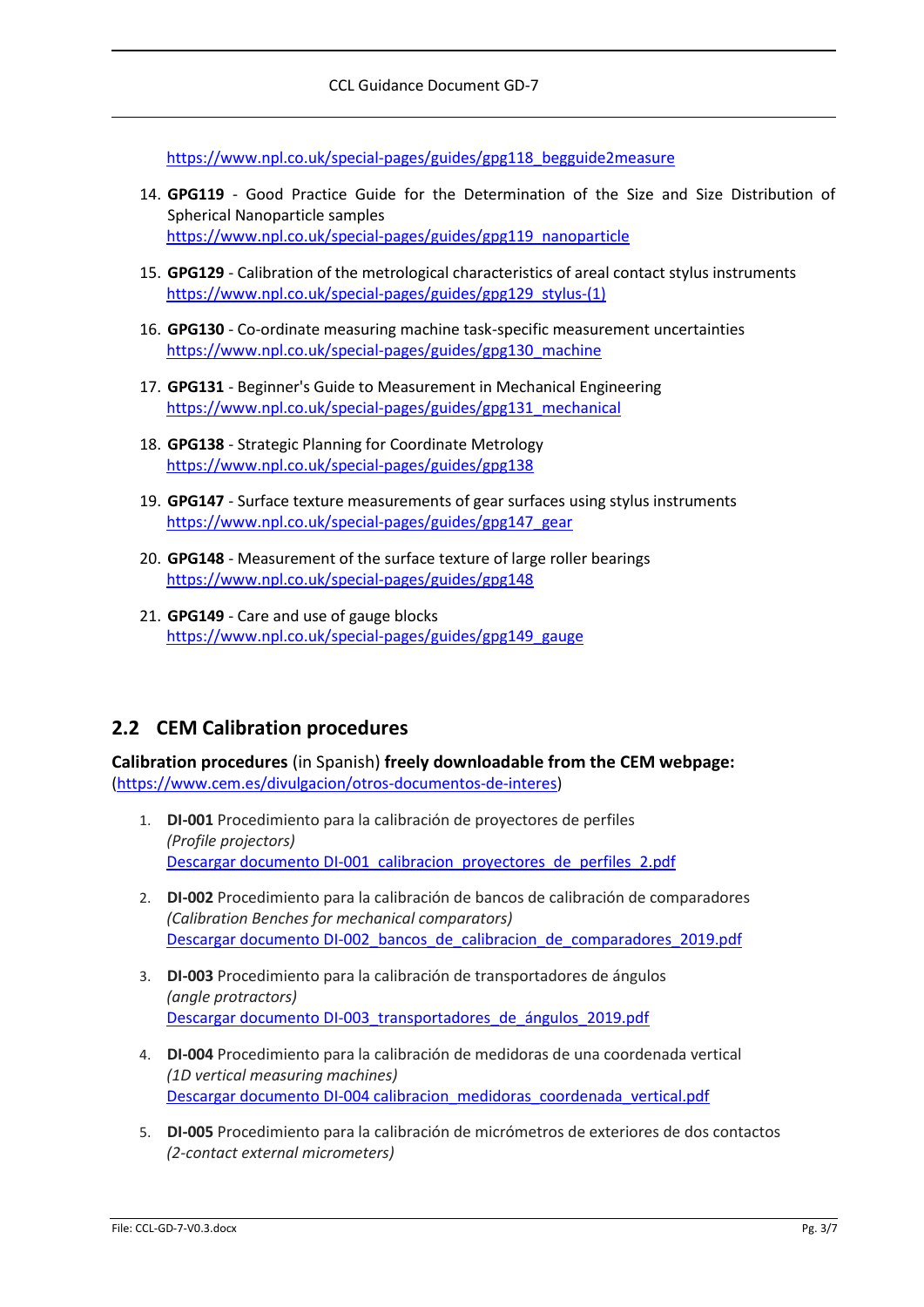[Descargar documento DI-005 micrometros\\_de\\_exteriores\\_de\\_dos\\_contactos\\_corr\\_ene20.pdf](https://www.cem.es/sites/default/files/di-005_micrometros_de_exteriores_de_dos_contactos_corr_mar20.pdf)

- 6. **DI-006** Procedimiento para la calibración de microscopios de medida *(measurement microscopes)* [Descargar documento DI-006\\_microscopios\\_de\\_medida\\_2019.pdf](https://www.cem.es/sites/default/files/di-006_microscopios_de_medida_2019.pdf)
- 7. **DI-007** Procedimiento para la calibración de máquinas de una coordenada horizontal *(1D horizontal measuring machines)* Descargar documento DI-007 máquinas de una coordenada horizontal 2019.pdf
- 8. **DI-008** Procedimiento para la calibración de pies de rey *(callipers)* [Descargar documento DI-008 calibracion\\_pies\\_de\\_rey.pdf](https://www.cem.es/sites/default/files/procedimientodi-008calibracion_pies_de_rey.pdf)
- 9. **DI-009** Procedimiento para la calibración de escuadras de perpendicularidad *(perpendicularity standard squares)* [Descargar documento DI-009 escuadras de perpendicularidad.pdf](https://www.cem.es/sites/default/files/di-009_digital.pdf)
- 10. **DI-010** Procedimiento para la calibración de comparadores mecánicos *(mechanical comparators)* [Descargar documento DI-010 comparadores\\_mecánicos.pdf](https://www.cem.es/sites/default/files/procedimientodi-010comparadores_mecanicos.pdf)
- 11. **DI-011** Procedimiento para la calibración de flexómetros *(short tapes)* [Descargar documento DI-011 flexómetros.pdf](https://www.cem.es/sites/default/files/di-011_digital.pdf)
- 12. **DI-012** Procedimiento para la calibración de reglas rígidas de trazos *(rigid line scales)* [Descargar documento DI-012 reglas rígidas de trazos.pdf](https://www.cem.es/sites/default/files/di-012_digital.pdf)
- 13. **DI-013** Procedimiento para la calibración de reglas patrón de trazos *(standard line scales)* [Descargar documento DI-013 reglas\\_patrón\\_de\\_trazos\\_2019.pdf](https://www.cem.es/sites/default/files/di-013_reglas_patron_de_trazos_2019.pdf)
- 14. **DI-014** Procedimiento para la calibración de bloques patrón longitudinales por comparación *(longitudinal gauge blocks by comparison)* [Descargar documento DI-014 bloques\\_patrón\\_longitudinales\\_por\\_comparación\\_2019.pdf](https://www.cem.es/sites/default/files/di-014_bloques_patron_longitudinales_por_comparacion_2019.pdf)
- 15. **DI-015** Procedimiento para la calibración de mesas de planitud *(flatness tables)* [Descargar documento DI-015 mesas\\_de\\_planitud\\_2019.pdf](https://www.cem.es/sites/default/files/di-015_mesas_de_planitud_2019.pdf)
- 16. **DI-016** Procedimiento para la calibración de patrones cilíndricos de diámetro *(diameter standards)* [Descargar documento DI-016 patrones cilíndricos de diámetro.pdf](https://www.cem.es/sites/default/files/di-016_digital-1.pdf)
- 17. **DI-017** Procedimiento para la calibración de bloques patrón angulares *(angular gauge blocks)* [Descargar documento DI-017 bloques\\_patrón\\_angulares\\_2019.pdf](https://www.cem.es/sites/default/files/di-017_bloques_patron_angulares_2019.pdf)
- 18. **DI-018** Procedimiento para la calibración de patrones de redondez *(roundness standards)* [Descargar documento DI-018 patrones de redondez.pdf](https://www.cem.es/sites/default/files/di-018_digital.pdf)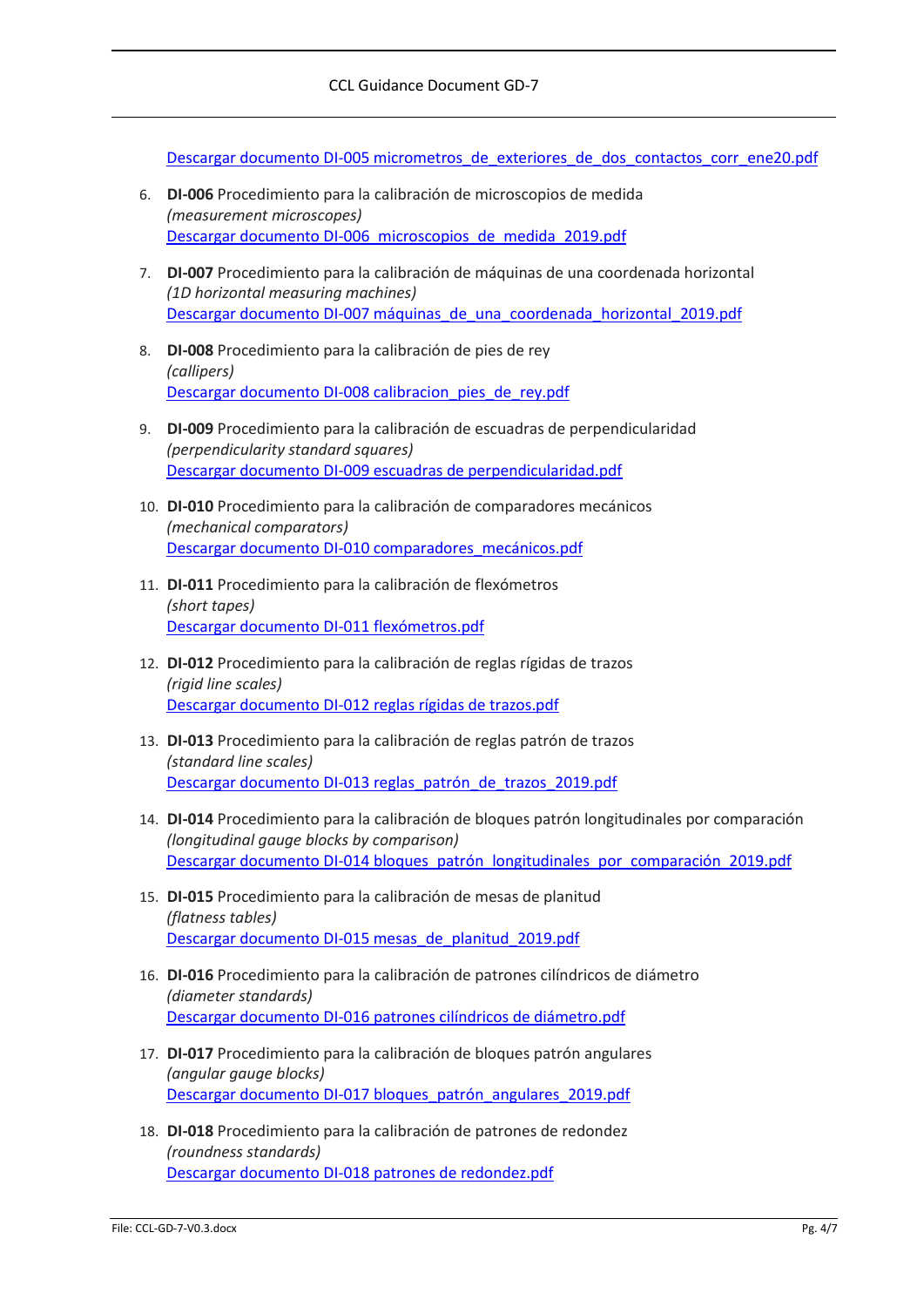- 19. **DI-021** Procedimiento para la calibración de micrómetros de interiores de dos contactos *(2-contact internal micrometers)* [Descargar documento DI-021 micrómetros\\_de\\_interiores\\_de\\_dos\\_contactos\\_2019.pdf](https://www.cem.es/sites/default/files/di-021_micrometros_de_interiores_de_dos_contactos_2019.pdf)
- 20. **DI-022** Micrómetros de interiores de tres contactos *(3-contact internal micrometers)* [Descargar documento DI-022\\_micrometros\\_de\\_interiores\\_de\\_tres\\_contactos\\_2019.pdf](https://www.cem.es/sites/default/files/di-022_micrometros_de_interiores_de_tres_contactos_2019.pdf)
- 21. **DI-025** Procedimiento para la calibración de rugosímetros de palpador *(stylus instruments for roughness measurement)* [Descargar documento DI-025 rugosímetros\\_de\\_palpador.pdf](https://www.cem.es/sites/default/files/procedimientodi-025rugosimetros_de_palpador.pdf)
- 22. **DI-026** Procedimiento para la calibración de mesas giratorias *(rotating tables)* [Descargar documento DI-026 mesas\\_giratorias\\_2019.pdf](https://www.cem.es/sites/default/files/di-026_mesas_giratorias_2019.pdf)
- 23. **DI-030** Cabezas micrométricas *(micrometric heads)* Descargar documento DI-030 cabezas micrometricas 2019.pdf
- 24. **DI-032** Procedimiento para la calibración de polígonos patrón *(optical polygons)* [Descargar documento DI-032\\_polígonos\\_patron\\_2019.pdf](https://www.cem.es/sites/default/files/di-032_poligonos_patron_2019.pdf)
- 25. **DI-034** Procedimiento para la calibración de teodolitos *(theodolites)* [Descargar documento DI-034 teodolitos\\_2019.pdf](https://www.cem.es/sites/default/files/di-034_teodolitos_2019.pdf)

## **2.3 EURAMET Calibration Guidelines**

The following range of EURAMET-authored guidance documents are freely available from: [https://www.euramet.org/publications-media-centre/calibration-guidelines/](https://www.npl.co.uk/special-pages/guides/gpg5_computing)

- 1. No. 2 | Calibration of Gauge Block Comparators
- 2. [No. 6 | Extent of Calibration for Cylindrical Diameter Standards](https://www.euramet.org/download/?tx_eurametfiles_download%5Bfiles%5D=3610&tx_eurametfiles_download%5Bidentifier%5D=%252Fdocs%252FPublications%252Fcalguides%252FEURAMET_cg-6__v_2.0_Extent_of_Calibration.pdf&tx_eurametfiles_download%5Baction%5D=download&tx_eurametfiles_download%5Bcontroller%5D=File&cHash=a5a9b70a853d0a30c13788867d81ac16)
- 3. [No. 10 | Determination of Pitch Diameter of Parallel Thread Gauges by Mechanical Probing](https://www.npl.co.uk/special-pages/guides/gpg130_machine?tx_eurametfiles_download%5Bfiles%5D=3615&tx_eurametfiles_download%5Bidentifier%5D=%252Fdocs%252FPublications%252Fcalguides%252FEURAMET_cg-10__v_2.1_Determination_of_Pitch_Diameter.pdf&tx_eurametfiles_download%5Baction%5D=download&tx_eurametfiles_download%5Bcontroller%5D=File&cHash=a2e8298ff83c1b4b9eaf9cddf787cc92)
- 4. [No. 22 | Guidelines on the Calibration of Autocollimators](https://www.euramet.org/download/?tx_eurametfiles_download%5Bfiles%5D=31700&tx_eurametfiles_download%5Bidentifier%5D=%252Fdocs%252FPublications%252Fcalguides%252FI-CAL-GUI-022_Calibration_Guide_No._22_web.pdf&tx_eurametfiles_download%5Baction%5D=download&tx_eurametfiles_download%5Bcontroller%5D=File&cHash=02a9bde0e82581ccfda481fddf1d49e5)
- 5. [No. 23 | Guidelines on the Calibration of Angular Encoders](https://www.npl.co.uk/special-pages/guides/gpg149_gauge?tx_eurametfiles_download%5Bfiles%5D=33297&tx_eurametfiles_download%5Bidentifier%5D=%252Fdocs%252FPublications%252Fcalguides%252FI-CAL-GUI-023_Calibration_Guide_No._23_web.pdf&tx_eurametfiles_download%5Baction%5D=download&tx_eurametfiles_download%5Bcontroller%5D=File&cHash=a993286954c8ef03575a9629005d448a)

#### **2.4 Other guidance documents**

1. The NIST Gauge Block Handbook [https://www.nist.gov/sites/default/files/documents/calibrations/mono180.pdf](https://www.npl.co.uk/special-pages/guides/gpg147_gear)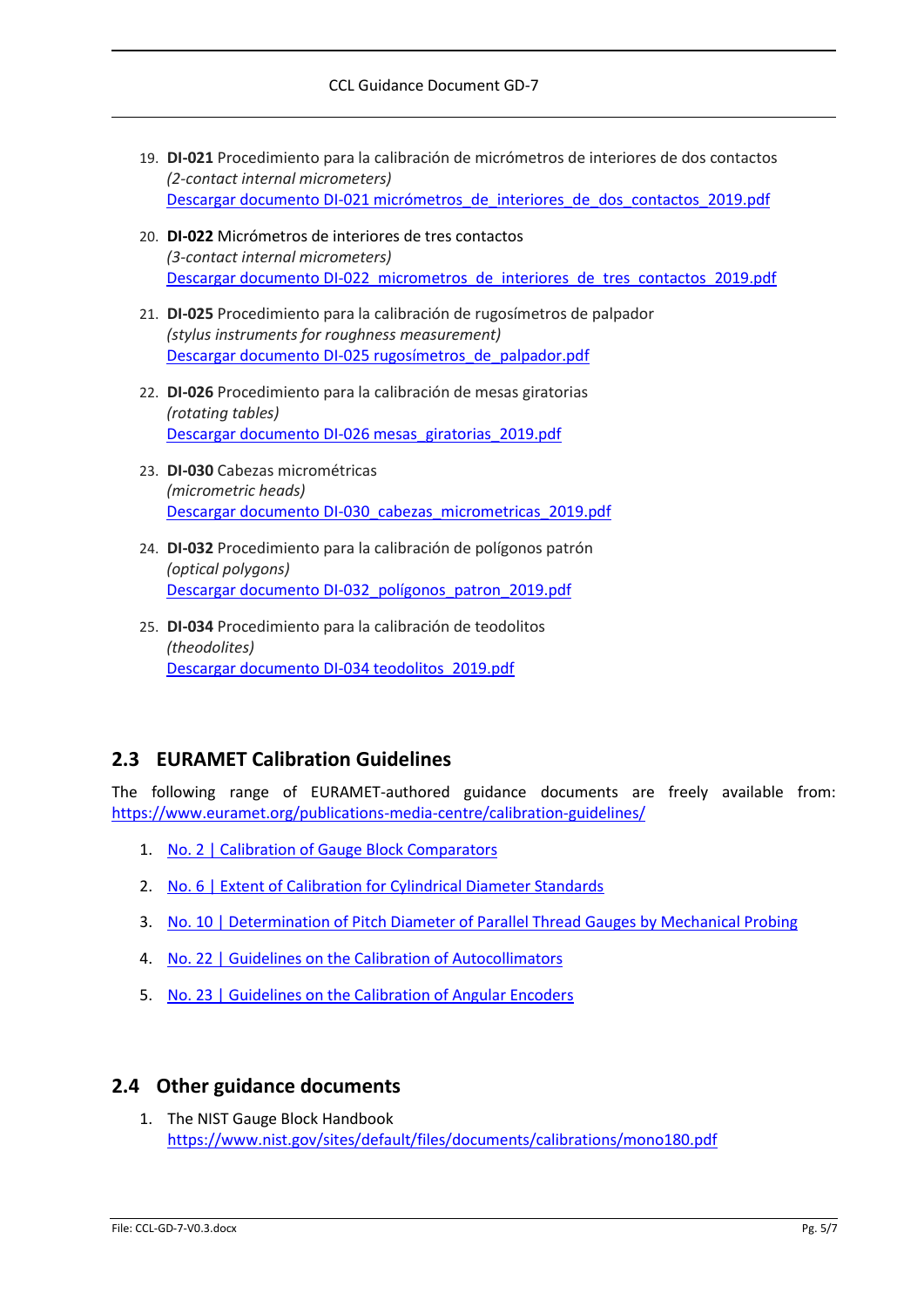## **3 CCL and CCL Working Groups Guidance Documents**

The CCL has authorized a series of Guidance Documents prepared by CCL Working Groups. They are available from the main CCL website [\(https://www.bipm.org/en/committees/cc/ccl/\)](https://www.bipm.org/en/committees/cc/ccl/), within the Publications section [\(https://www.bipm.org/en/committees/cc/ccl/publications-cc.html\)](https://www.euramet.org/download/).

## **3.1 CCL service classification of CMCs in Length**

Classification of services in Length (the so-called 'DimVIM') [https://www.bipm.org/utils/common/pdf/KCDB\\_2.0/CMC\\_services/L\\_services.pdf](https://www.bipm.org/utils/common/pdf/KCDB_2.0/CMC_services/L_services.pdf)

### **3.2 CCL Guidance Documents**

CCL-GD-1: Running of MRA comparisons in length metrology and monitoring their impact on CMCs. [https://www.bipm.org/utils/common/pdf/KCDB\\_2.0/CMC\\_services/L\\_services.pdf](https://www.bipm.org/utils/common/pdf/KCDB_2.0/CMC_services/L_services.pdf)

CCL-GD-2: Comparison scheme applied in dimensional metrology. [https://www.bipm.org/utils/common/pdf/CC/CCL/CCL-GD-2.pdf](https://www.npl.co.uk/special-pages/guides/gpg108_interferometry)

CCL-GD-3: Guide to preparation of Key Comparison Reports in Dimensional Metrology. <https://www.bipm.org/utils/common/pdf/CC/CCL/CCL-GD-3.pdf>

CCL-GD-3.1: KC Technical Protocol Template. [https://www.bipm.org/utils/common/pdf/CC/CCL/CCL-GD-3.1.doc](https://www.euramet.org/download/)

CCL-GD-3.2: KC Report Template. [https://www.bipm.org/utils/common/pdf/CC/CCL/CCL-GD-3.2.doc](https://www.euramet.org/publications-media-centre/calibration-guidelines/)

CCL-GD-3.2b: Bilateral Report Template. <https://www.bipm.org/utils/common/pdf/CC/CCL/CCL-GD-3.3.doc>

CCL-GD-3.3: Executive Report Template. [https://www.bipm.org/utils/common/pdf/CC/CCL/CCL-GD-3.3.doc](https://www.bipm.org/en/committees/cc/ccl/publications-cc.html)

CCL-GD-4: KC Planning V1.40. <https://www.bipm.org/utils/common/pdf/CC/CCL/CCL-GD-4.xls>

CCL-GD-5: Guide to formatting CMC entries ('DimVIM Guide') and to their inter-RMO review. [https://www.bipm.org/utils/common/pdf/CC/CCL/CCL-GD-5.pdf](https://www.bipm.org/utils/common/pdf/CC/CCL/CCL-GD-3.1.doc)

CCL-GD-6: CMCs of category "Standards of 1D point-to-point dimensions". [https://www.bipm.org/utils/common/pdf/CC/CCL/CCL-GD-6.pdf](https://www.nist.gov/sites/default/files/documents/calibrations/mono180.pdf)

#### **3.3 Template files for use by comparison pilots**

Example Excel file for comparison analysis. <https://www.bipm.org/utils/common/pdf/CC/CCL/CCL-KC-evaluation.xlsx>